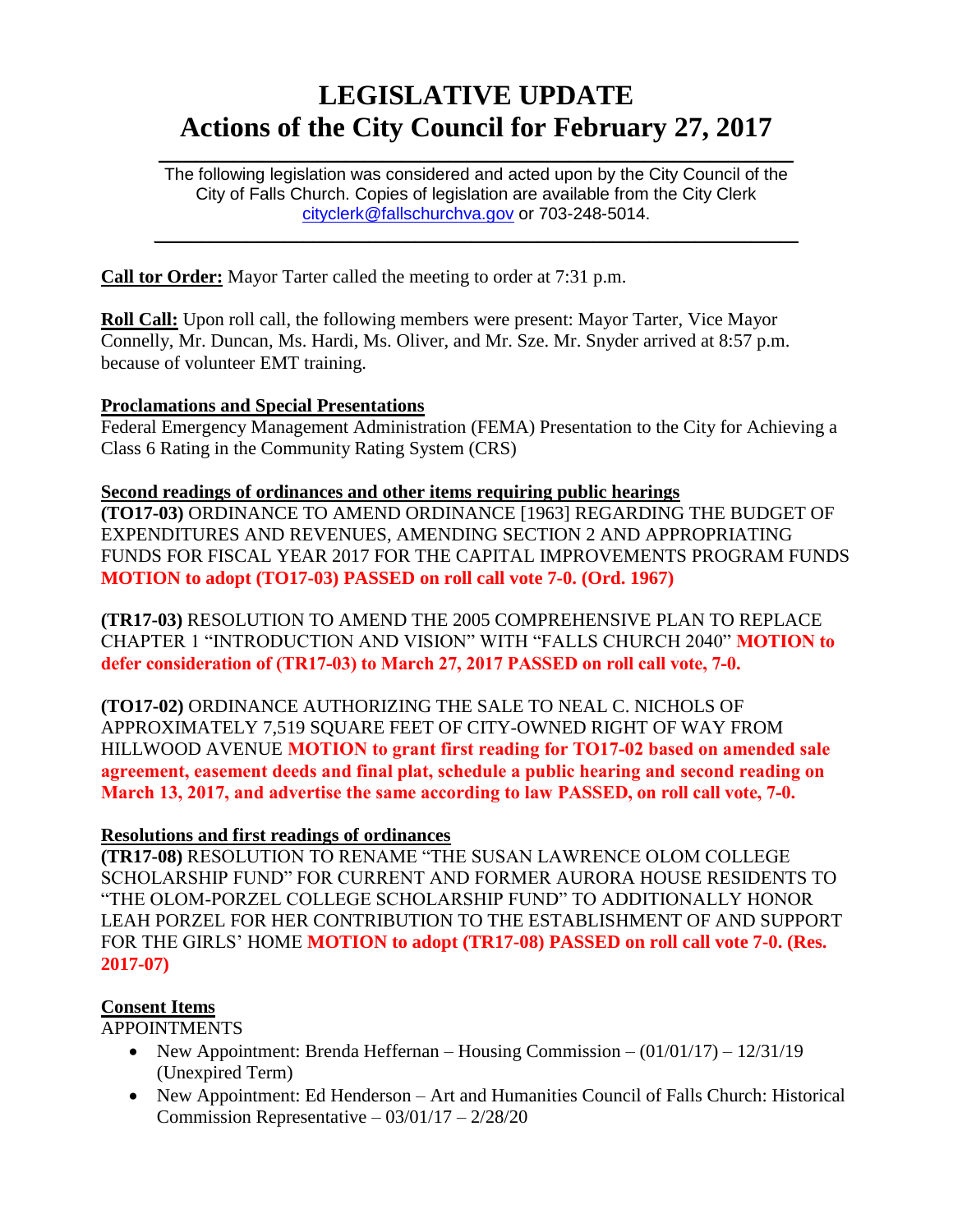- New Appointment: Irene Chambers Art and Humanities Council of Falls Church: Tinner Hill Heritage Foundation – (03/01/16) – 02/28/19 (Unexpired Term)
- Reappointment: Lindy Hockenberry Art and Humanities Council of Falls Church: Planning Commission Representative - 03/01/17 – 2/28/20
- Reappointment: Corey Jannicelli Art and Humanities Council of Falls Church: General Government Staff - 03/01/17 – 2/28/20
- Reappointment: Doug Devereaux Citizens' Advisory Committee on Transportation  $02/01/17 - 01/31/20$
- Reappointment: Nicole Newman Human Services Advisory Council 03/01/17 02/28/20
- Reappointment: Craig Cheney Human Services Advisory Council 03/01/17 02/28/20
- Reappointment: Don Brobst Housing Commission  $01/01/17 12/31/19$

#### **(TR17-09)** RESOLUTION ALLOWING KELLI EDWARDS TO SERVE ON BOTH THE HISTORICAL COMMISSION AND THE BOARD OF EQUALIZATION CONCURRENTLY **(Res. 2017-08)**

THE CITY COUNCIL IS REQUESTED TO MAKE THE RECOMMENDATION THAT THE CITY ATTORNEY SUBMIT A PRAECIPE AND ORDER TO THE ARLINGTON COUNTY CIRCUIT COURT REQUESTING THE APPOINTMENT OF KELLI EDWARDS TO THE CITY'S BOARD OF EQUALIZATION TO FILL THE UNEXPIRED TERM OF FEBRUARY 1, 2017 TO JANUARY 31, 2020. **MOTION to adopt the amended consent agenda to remove items 10(c)(1)(f), 10(c)(4), and 10(c)(5) PASSED 7-0.**

### **Items Removed from Consent**

10(c)(1)(f) Reappointment: Marybeth Connelly – Art and Humanities Council of Falls Church: Falls Church City Public Schools Staff - 03/01/17 – 2/28/20 **MOTION to reappoint Marybeth Connelly – Art and Humanities Council of Falls Church: Falls Church City Public Schools Staff PASSED on roll call vote 7-0.** 

10(c)(4) AUTHORIZE THE CITY MANAGER TO SIGN AGREEMENTS FOR AN INITIAL TERM OF TWELVE MONTHS ON BEHALF OF THE CITY FOR TRANSPORTATION PLANNING & ENGINEERING SERVICES WITH ALBECK GERKEN, INC.; GOROVE/ SLADE ASSOCIATES, INC.; KLS ENGINEERING, LLC; A. MORTON THOMAS & ASSOCIATES, INC.; KIMLEY-HORN & ASSOCIATES, INC.; RINKER DESIGN ASSOCIATES, PC; RUMMEL, KLEPPER & KAHL, LLP; AND VOLKERT, INC.; AND TO RENEW THE CONTRACTS ANNUALLY FOR FOUR (4) ADDITIONAL ONE-YEAR TERMS, SUBJECT TO ANNUAL APPROPRIATION OF FUNDS **MOTION adopt 10(c)(4) PASSED on roll call vote 7-0.**

10(c)(5) AUTHORIZE THE CITY MANAGER TO AWARD A CONTRACT TO JAMES RIVER EQUIPMENT IN AN AMOUNT NOT TO EXCEED \$207,460 FOR THE PURCHASE OF TWO BACKHOES **MOTION adopt 10(c)(5) PASSED on roll call vote 7-0.**

#### **Other Business**

CONSISTENT WITH THE JOINT CAMPUS WORKING GROUP CHARTER AUTHORIZE THE ISSUANCE OF THE GEORGE MASON HIGH SCHOOL ARCHITECT FEASIBILITY STUDY REQUEST FOR PROPOSAL **MOTION to authorize the issuance of the George Mason High School Architect Feasibility Study Request for Proposal PASSED on roll call vote 7-0.**